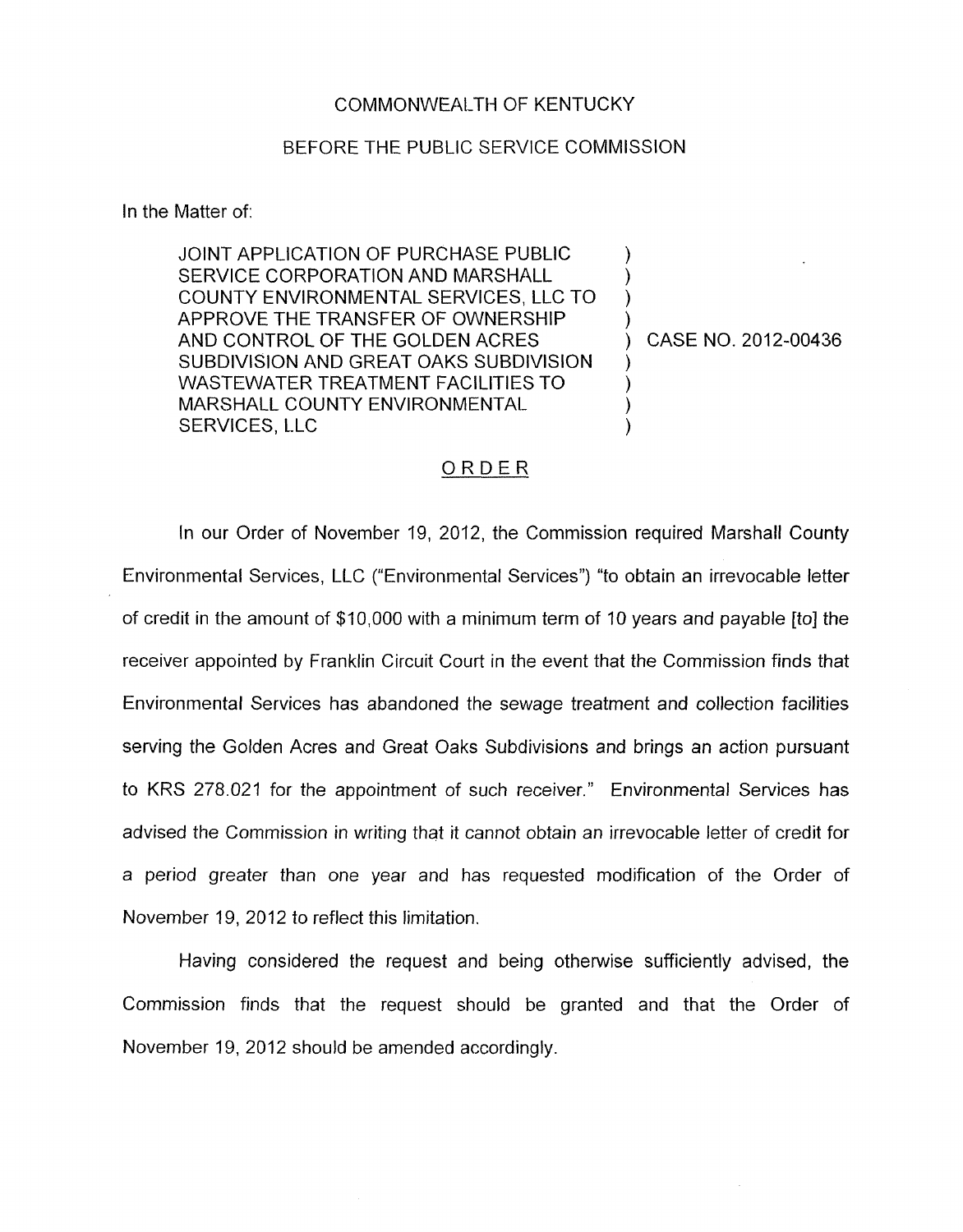IT IS THEREFORE ORDERED that:

I. Environmental Services' request to amend the Order of November 19, 2012 is granted.

2. Ordering paragraph 1(b) of the Order of November 19, 2012 is amended

to read as follows:

b. Within 60 days of the date of this Order, Environmental Services shall obtain and file with the Commission an irrevocable letter of credit in the amount of \$10,000 with a minimum term of 1 year and payable to the receiver appointed by Franklin Circuit Court in the event that the Commission finds that Environmental Services has abandoned the sewage treatment and collection facilities serving the Golden Acres and Great Oaks Subdivisions and brings an action pursuant to KRS 278.021 for the appointment of such receiver.

3. So long as Environmental Services owns sewage treatment and collection

facilities serving the Golden Acres and Great Oaks Subdivisions it shall obtain and continue to hold an irrevocable letter of credit that meets the requirements of ordering paragraph 1(b) of the Commission's Order of November 19, 2012, as amended. Within 10 days of the expiration of an existing irrevocable letter of credit, Environmental Services shall file with the Commission a copy of its replacement letter of credit.

4. All other provisions of the Order of November 19, 2012 remain in effect.

*n*  **ATTEST** Execut Director

By the Commission